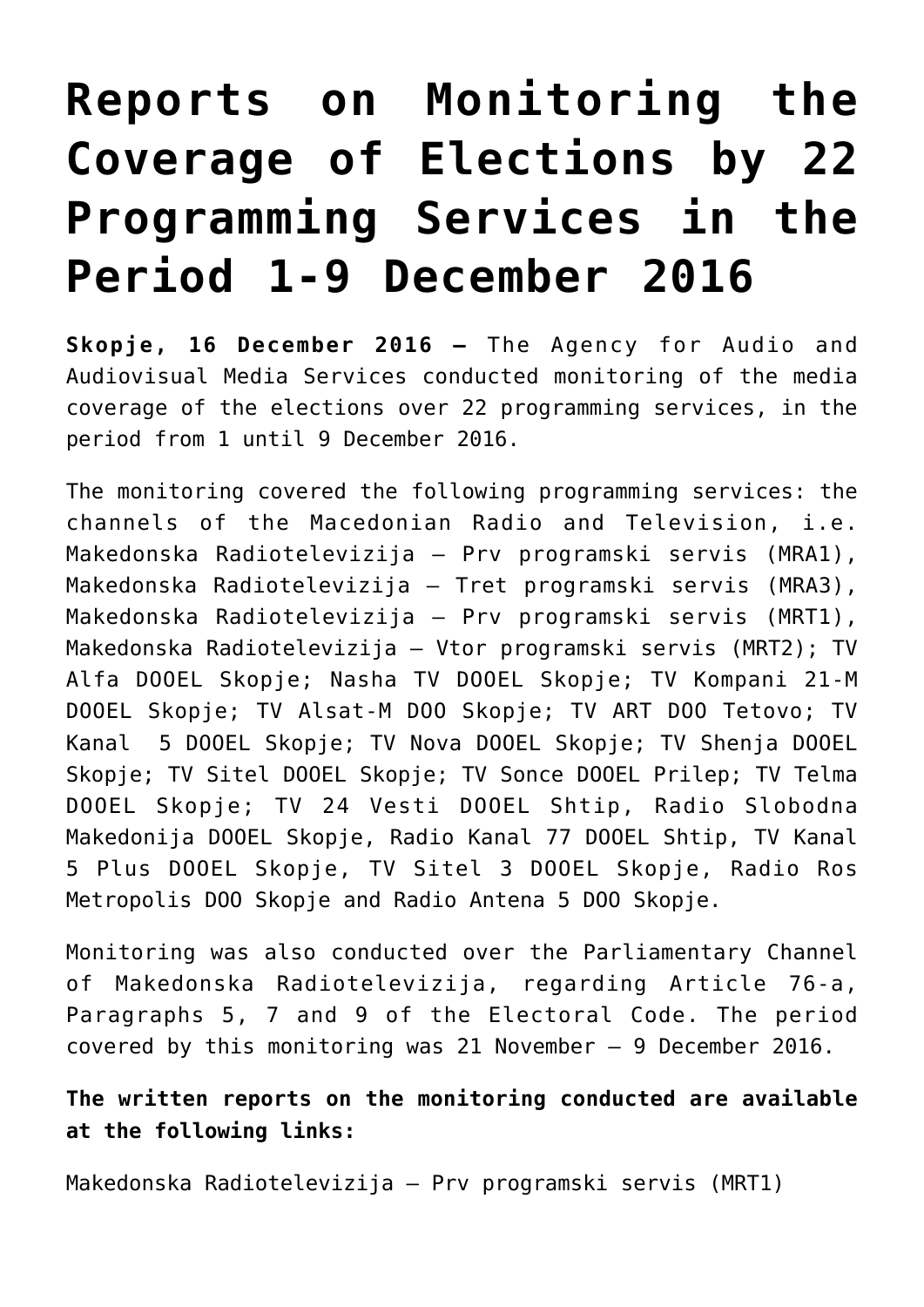[Makedonska Radiotelevizija – Prv programski servis \(MRA1\)](http://avmu.mk/wp-content/uploads/2017/05/MRA_1_16.12.2016.pdf)  [Makedonska Radiotelevizija – Vtor programski servis \(MRT2\)](http://avmu.mk/wp-content/uploads/2017/06/MRT_2_16.12.2016.pdf)  [Makedonska Radiotelevizija – Tret programski servis \(MRA3\)](http://avmu.mk/wp-content/uploads/2017/06/MRA_3_16.12.2016.pdf) [Programming services of Makedonska Radiotelevizija – \(MRT1,](http://avmu.mk/wp-content/uploads/2017/06/Programskite_servisi_na_JP_Makedonska_radoptelevizija_Skopje_16.12.2016.pdf) [MRT 2 and MRA1\)](http://avmu.mk/wp-content/uploads/2017/06/Programskite_servisi_na_JP_Makedonska_radoptelevizija_Skopje_16.12.2016.pdf) [Makedonska Radiotelevizija – Parliamentary Channel](http://avmu.mk/wp-content/uploads/2017/06/Sobraniski_kanal_16.12.2016.pdf) [TV Alsat-M DOO Skopje](http://avmu.mk/wp-content/uploads/2017/06/Alsat-M_16.12.2016.pdf)  [TV Sitel DOOEL Skopje](http://avmu.mk/wp-content/uploads/2017/06/Sitel_16.12.2016.pdf)  [TV Kanal 5 DOOEL Skopje](http://avmu.mk/wp-content/uploads/2017/06/Kanal_5_16.12.2016.pdf)  [TV Telma DOOEL Skopje](http://avmu.mk/wp-content/uploads/2017/06/Telma_16.12.2016.pdf) [TV Alfa DOOEL Skopje](http://avmu.mk/wp-content/uploads/2017/06/Alfa_TV_16.12.2016-1.pdf)  [TV 24 Vesti DOOEL Shtip](http://avmu.mk/wp-content/uploads/2017/06/24_Vesti_16.12.2016.pdf)  [TV Sonce DOOEL Prilep](http://avmu.mk/wp-content/uploads/2017/06/TV_Sonce_16.12.2016.pdf)  [Nasha TV DOOEL Skopje](http://avmu.mk/wp-content/uploads/2017/06/Nasa_TV_16.12.2016.pdf) [TV Nova DOOEL Skopje](http://avmu.mk/wp-content/uploads/2017/06/TV_Nova_16.12.2016.pdf)  [TV ART DOO Tetovo](http://avmu.mk/wp-content/uploads/2017/06/TV_ART_Artan_16.12.2016.pdf)  [TV Shenja DOOEL Skopje](http://avmu.mk/wp-content/uploads/2017/06/TV_Senja_16.12.2016.pdf)  [TV Kompani 21-M DOOEL Skopje](http://avmu.mk/wp-content/uploads/2017/06/TV_21_16.12.2016.pdf)  [Radio Kanal 77 DOOEL Shtip](http://avmu.mk/wp-content/uploads/2017/06/Kanal_77_16.pdf)  [Radio Slobodna Makedonija DOOEL Skopje](http://avmu.mk/wp-content/uploads/2017/06/Radio_Slobodna_Makedonija_16.pdf)  [TV Kanal 5 Plus DOOEL Skopje](http://avmu.mk/wp-content/uploads/2017/06/Kanal_5_Plus_16.pdf)  [TV Sitel 3 DOOEL Skopje](http://avmu.mk/wp-content/uploads/2017/06/Sitel_3_16.pdf)  [Radio Antena 5 DOO Skopje](http://avmu.mk/wp-content/uploads/2017/06/Radio_Antena_5_16.pdf)